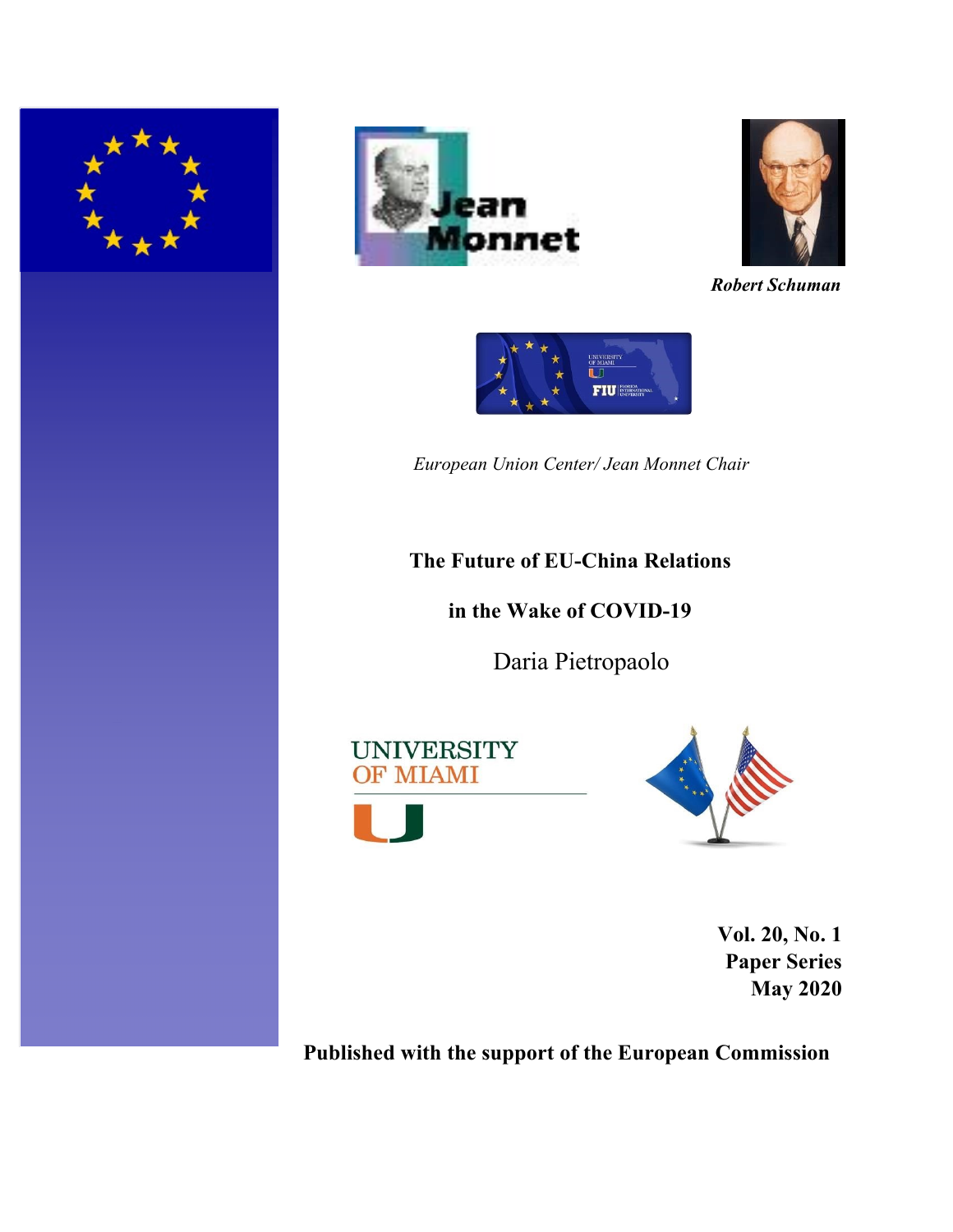### **The Jean Monnet/ Robert Schuman Paper Series**

The Jean Monnet/Robert Schuman Paper Series is produced by the Jean Monnet Chair and the European Union Center of the University of Miami.

These monographic papers analyze ongoing developments within the European Union as well as recent trends which influence the EU's relationship with the rest of the world. Broad themes include, but are not limited to:

- $\triangleright$  The Lisbon Treaty
- $\triangleright$  The Euro zone crisis
- $\triangleright$  Immigration and cultural challenges
- $\triangleright$  Security threats and responses  $\triangleright$  The EU's neighborhood policy
- $\triangleright$  The EU and Latin America
- $\triangleright$  The EU as a model and reference in the world
- $\triangleright$  Relations with the United States
- $\triangleright$  Consequences of Brexit

These topics form part of the pressing agenda of the EU and represent the multifaceted and complex nature of the European integration process. These papers also seek to highlight the internal and external dynamics which influence the workings of the EU and its relationship with the rest the world.

### *European Union Center*

## *Jean Monnet Chair Staff*

| University of Miami           | <b>Joaquín Roy Director</b>                |
|-------------------------------|--------------------------------------------|
| 1300 Campo Sano Building, 210 | <b>Beverly Barrett Associate Editor</b>    |
| Coral Gables, FL 33124-2231   | <b>Melanie Goergmaier Associate Editor</b> |
| Phone: 305-284-3266           | Maxime Larivé Research Associate           |
| Fax: (305) 284 4406           | María Lorca Research Associate             |
| Web: www.miami.edu/eucenter   |                                            |

**Florida International University Markus Thiel** (Director, FIU)

#### *International Jean Monnet Editorial Advisors:*

**Philippe de Lombaerde**, UNU/CRIS, Brugge, Belgium **Carlos Hakansson,** Universidad de Piura, Perú **Kurt Hübner**, University of British Columbia, Vancouver **Finn Laursen,** University of Southern Denmark **John McCormick,** Indiana University, Purdue **Félix Peña**, Universidad Nacional de Tres de Febrero, Buenos Aires, Argentina **Beatriz Pérez de las Heras**, Universidad de Deusto, Bilbao **Manuel Porto**, University of Coimbra, Portugal **Lorena Ruano**, CIDE, Mexico **Eric Tremolada**, Universidad del Externado de Colombia, Bogotá, Colombia **Roberto Domínguez**, Suffolk University, Boston **Francesc Granell**, University of Barcelona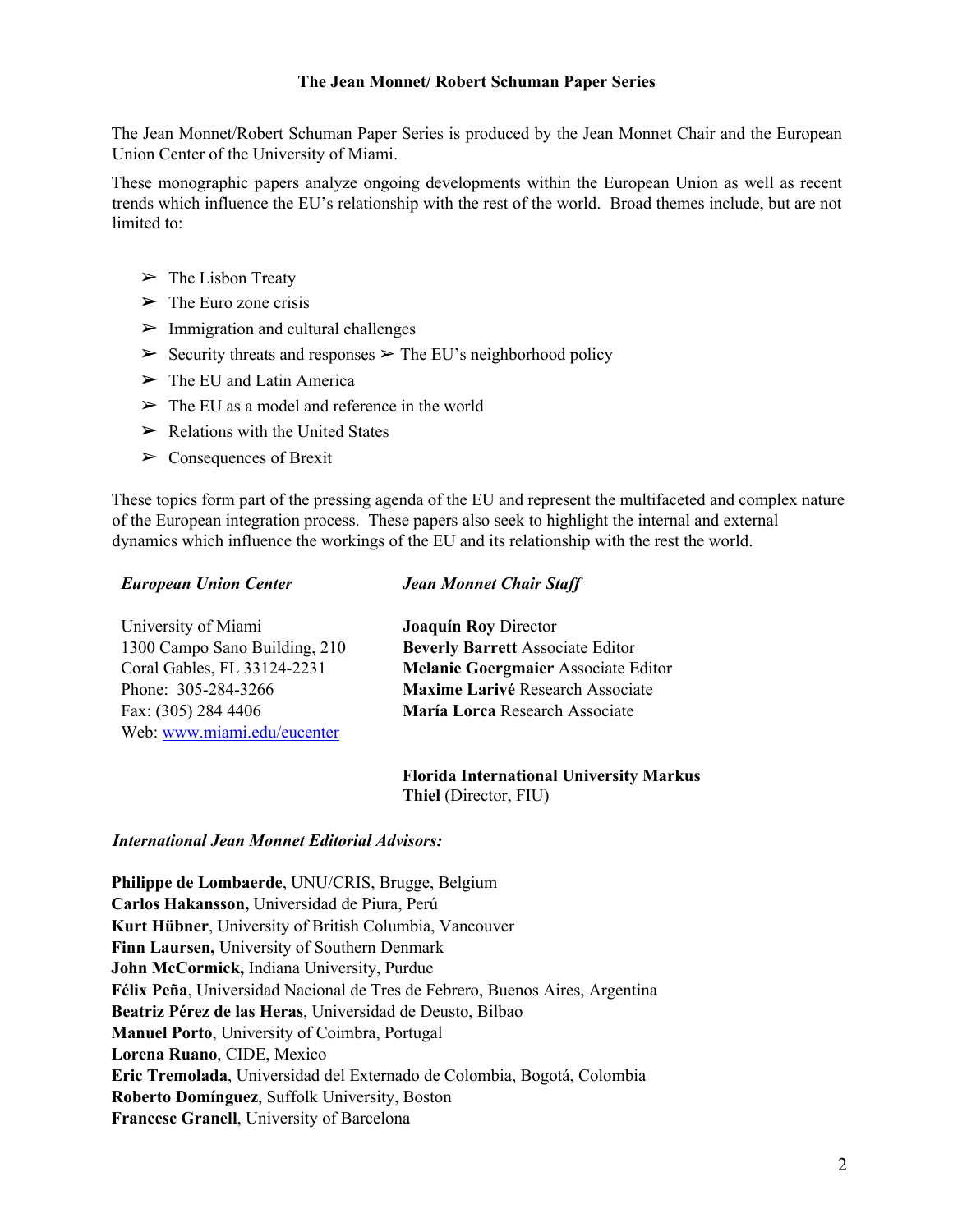# **The Future of EU-China Relations in the Wake of COVID-19**

# Daria Pietropaolo<sup>1</sup>

*"Men only act in a state of necessity and usually only recognize necessity in a situation of crisis."* – Jean Monnet

#### I. Introduction

As the European Union (EU) approaches unprecedented challenges due to the Coronavirus crisis, it must look towards its relations with China to understand and form a progressive strategy to continue a vulnerable partnership. The relationship between the EU and China formally began in 1975 when the European Economic Community (EEC) developed a framework of economic cooperation between these two trade partners.<sup>2</sup> Since then, the relationship has become more politically and economically integrated. Recently, the EU's China policy focuses on "reciprocity, a level playing field, and fair competition in political and economic relations" while also advancing "European values, such as the promotion of democracy, rule of law, human rights, economic and social reform in China, and respect for the U.N. Charter's principles."3 Fundamental ideological differences between China's system of governance and certain EU principles may seem to conflict.4 Instead of viewing those sociopolitical factors as competing obstacles, the EU approaches those differences as an opportunity to overcome challenges and be adaptable, considering China's identity and goals of furthering a tailored strategic partnership.5

## II. The EU-China Relationship

The main objectives of EU policy towards China have included involvement in a continuous political dialogue, supporting China's transition to a more open society based on the rule of law and respect for human rights, and encouraging the integration of China into the world economy. Today, China is the EU's largest trading partner after the United States (US), and the

<sup>2</sup> Bindi, Federiga ed. *The Foreign Policy of the European Union: Assessing Europe's Role in the World.* Washington, DC: Brookings Institution, 2012, 263-269.

<sup>1</sup> Daria Pietropaolo is a junior at the University of Miami with majors in Political Science and Restorative Justice. She has a particular interest in international relations and institutional strength in combatting cross-cultural crises.

<sup>3</sup> Morelli, Vincent L. *The European Union and China*. Congressional Research Service, 1.

<sup>4</sup> "Global Trends to 2030: Can the EU Meet the Challenges Ahead?" *European Strategy and Policy Analysis System*, ESPAS, 2015, 48.

<sup>5</sup> Bindi, Federiga ed. *The Foreign Policy of the European Union: Assessing Europe's Role in the World.*

Washington, DC: Brookings Institution, 2012, 263-269; Rough, Peter. "How China Is Exploiting the Coronavirus to Weaken Democracies." *Foreign Policy*, 25 Mar. 2020.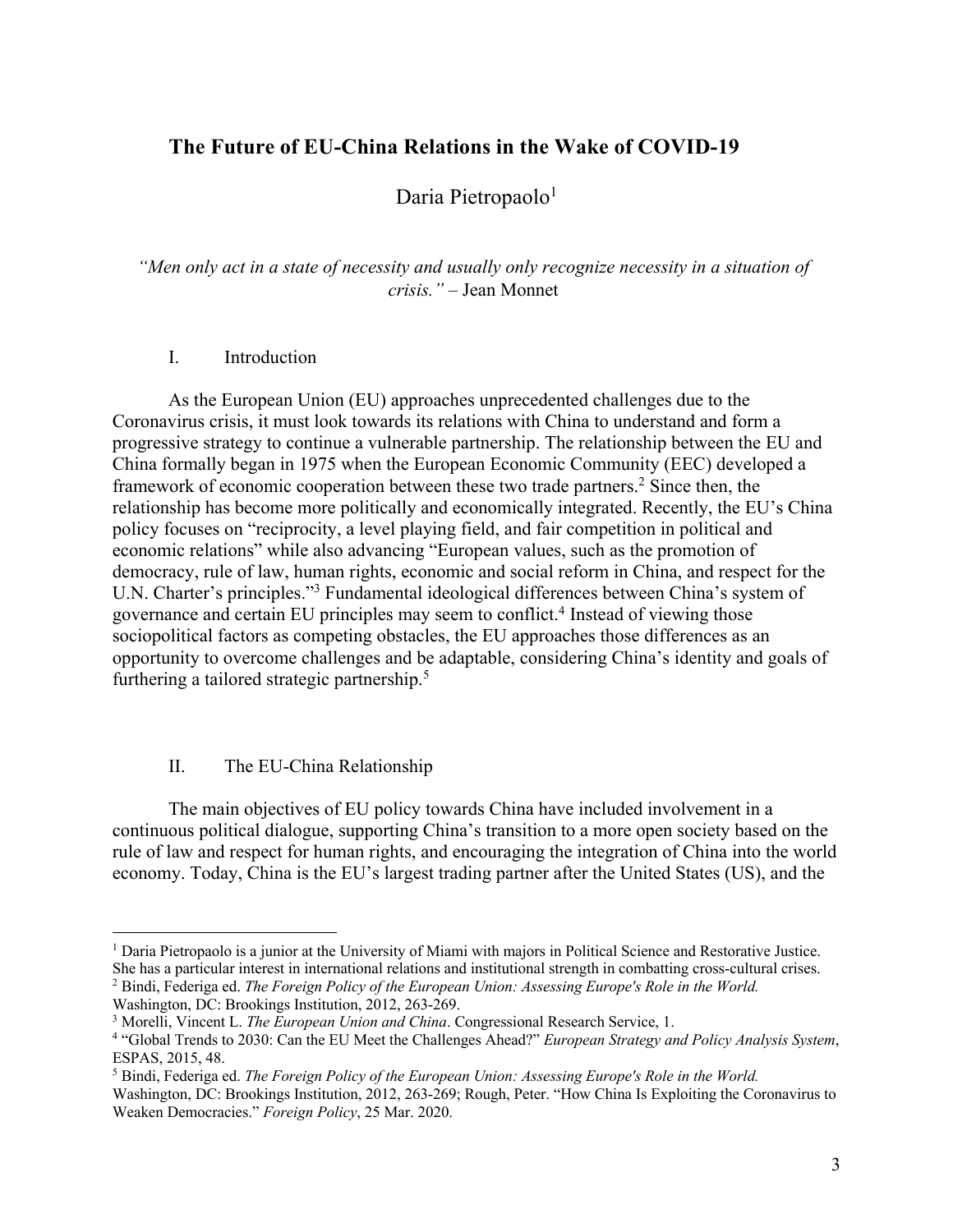EU is China's largest trading partner.<sup>6</sup> The interdependence in trade between the EU and China makes it even more critical to advance their economic and political relationship into one which is cooperative, progressive, and respectful of ideological differences.7

Since the 1990s, the European Commission has become increasingly concerned with protecting and promoting European interests in developing East Asia.<sup>8</sup> Deeper relations with China resulted in valuable economic and political outcomes for the EU including opened access to a new market and solidified the separation of China from the former Soviet bloc. Engaging further with the EU gave China an opportunity to gain the technology and equipment to modernize and promote their own developing political goals.9 This was solidified in a report by the Commission titled "A Long Term Policy for China-Europe Relations,"10 where a call for more structured political dialogue was published. From that point, regular meetings between EU and Chinese leadership were instilled and built a stronger proposal for partnership in the Commission's report, "Building a Comprehensive Partnership with China,"11 where an annual EU-China summit was established. Since then, the European Commission has issued several documents promoting more effective strategies for partnering with China, which highlights the value of the EU-China relationship.<sup>12</sup>

Some key differences between the EU and China as international actors are sourced in the political nature of their entity.<sup>13</sup> The EU is a supranational international organization which promotes regional integration and prioritizes political freedom, rule of law, respect of human rights, and the development of democracy, among other policy areas. The People's Republic of China, on the other hand, is an authoritarian polity that prioritizes national sovereignty and territorial integrity with a domestic focus in improving its economy.14 The identity of China as a developing country which holds significant global political and economic power puts the EU in a unique position with its relationship. The EU recognizes the necessity to interact with China and involve it into global governance through cooperation and a strategic partnership.<sup>15</sup> The EU can exercise soft power on China and can support China in tackling global concerns such as the

<sup>6</sup> "EU-China Relations Factsheet." *EEAS*, 18 Oct. 2019; "*Strategy." European Commission - European Commission, 31 Jan. 2020.*

<sup>7</sup> Men, Jing. "EU-China Relations: Problems and Promises." *Jean Monnet/Robert Schuman Paper Series*, Miami European Union Center, June 2008, 7.

<sup>8</sup> Bindi, Federiga ed. *The Foreign Policy of the European Union: Assessing Europe's Role in the World.* Washington, DC: Brookings Institution, 2012, 263; Dumbaugh, Kerry. "China's Foreign Policy: What Does It Mean for U.S. Global Interests?" *CRS Report for Congress*, Congressional Research Service, 18 July 2008, 2-5.

<sup>9</sup> Bindi, Federiga ed. *The Foreign Policy of the European Union: Assessing Europe's Role in the World.* Washington, DC: Brookings Institution, 2012, 264.<br><sup>10</sup> COM (1995) 279.

 $11$  COM (1998) 181.

 $12$  Ibid.

<sup>13</sup> Zhang, Li. "'Reflexive Expectations' in EU-China Relations: A Media Analysis Approach." *Journal of Common Market Studies*, vol. 54, no. 2, Mar. 2016, 466.

<sup>14</sup> Men, Jing. "EU-China Relations: Problems and Promises." *Jean Monnet/Robert Schuman Paper Series*, Miami European Union Center, June 2008.

<sup>15</sup> "Global Trends to 2030: Can the EU Meet the Challenges Ahead?" *European Strategy and Policy Analysis System*, ESPAS, 2015, 48-71.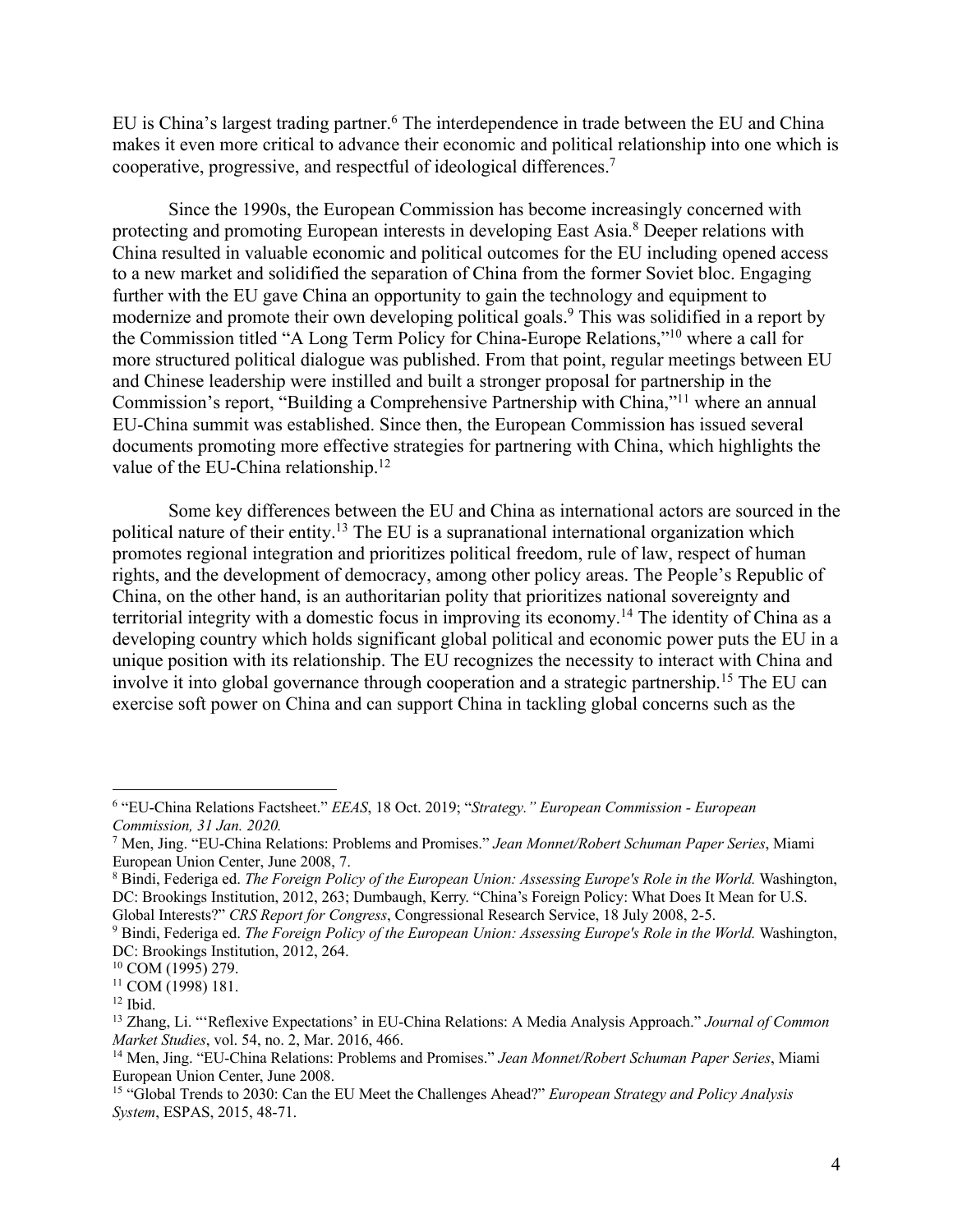environment, but it also must recognize that fundamental differences between China's goals and EU priorities may inhibit further integration.16

The EU policy towards China has been focused on engagement, cooperation, and partnership.17 From the perspective of China, explained by Prime Minister Wen Jiabao in May 2004, "cooperation should be all-dimensional, wide ranging, and multi-layered…long-term and stable…transcend[ing] the differences in ideology and social systems…[the partnership] should be equal footed, mutually beneficial and win-win...[based on] mutual trust...and seek[ing] common ground."18 In line with these statements, the EU has continued to recognize the importance of China as a regional and global power, developing its goals to address the rising economic and political power that China has to offer.19 Through this interaction, the "actionoriented" policy of the EU has become a strategic partnership with China. Since 2006, however, the deepening of the EU-China relationship has stalled, and even threatens backsliding in light of the current global pandemic.

Other important considerations for the EU-China relationship include the "Belt and Road Initiative" (BRI) and relations with the EU's largest trading partner, the US. The BRI global development strategy adopted by China in 2013 promotes the cooperation of nearly seventy countries and international organizations. Through this initiative, China is striving to support the development of infrastructure and international investments in ways which echo the ancient Silk Road.<sup>20</sup> The BRI has been an important forum for economic cooperation but also tension for the EU, especially when considering other relationships particularly with the US. Between the Obama administration's pivot to Asia and the Trump administration's trade war, the EU has had to choose whether to follow the "American example" or to develop their relationship with China in a different way.<sup>21</sup> A full analysis of these aspects is outside the scope of this paper but are important considerations which contribute to further complexities during the pandemic.

Some scholars have identified that the current relationship with the EU and China has transitioned from a 'honeymoon' phase to a 'marriage' phase where deeper divisions have been brought to life and tested the strength of cooperation.22 This 'marriage' between the EU and China is being tried once again in the midst of a global health crisis that has paused China's "year of Europe" and caused the entire globe to pause and reassess its capacity to balance nationalism and globalism. The Coronavirus, named COVID-19 by the World Health

<sup>16</sup> Dumbaugh, Kerry. "China's Foreign Policy: What Does It Mean for U.S. Global Interests?" *CRS Report for Congress*, Congressional Research Service, 18 July 2008, 5-6; "Global Trends to 2030: Can the EU Meet the Challenges Ahead?" *European Strategy and Policy Analysis System*, ESPAS, 2015, 25-30; Farnell, John, and Paul C. Irwin Crookes. *The Politics of EU-China Economic Relations: An Uneasy Partnership*. Palgrave Macmillan, 2016, 5.

<sup>17</sup> Bindi, Federiga ed. *The Foreign Policy of the European Union: Assessing Europe's Role in the World.* Washington, DC: Brookings Institution, 2012, 265.

<sup>&</sup>lt;sup>18</sup> Bindi, Federiga ed. *The Foreign Policy of the European Union: Assessing Europe's Role in the World.* Washington, DC: Brookings Institution, 2012, 266.

<sup>19</sup> "Global Trends to 2030: Can the EU Meet the Challenges Ahead?" *European Strategy and Policy Analysis System*, ESPAS, 2015, 71.

<sup>&</sup>lt;sup>20</sup> Perlez, J., "China Creates a World Bank of Its Own, and the U.S. Balks," *The New York Times*, December 2015. <sup>21</sup> Ford, John, "The Pivot to Asia Was Obama's Biggest Mistake," *The Diplomat,* 24 January 2017.

<sup>22</sup> Zhang, Li. "'Reflexive Expectations' in EU-China Relations: A Media Analysis Approach." *Journal of Common Market Studies*, vol. 54, no. 2, Mar. 2016, 466, 476.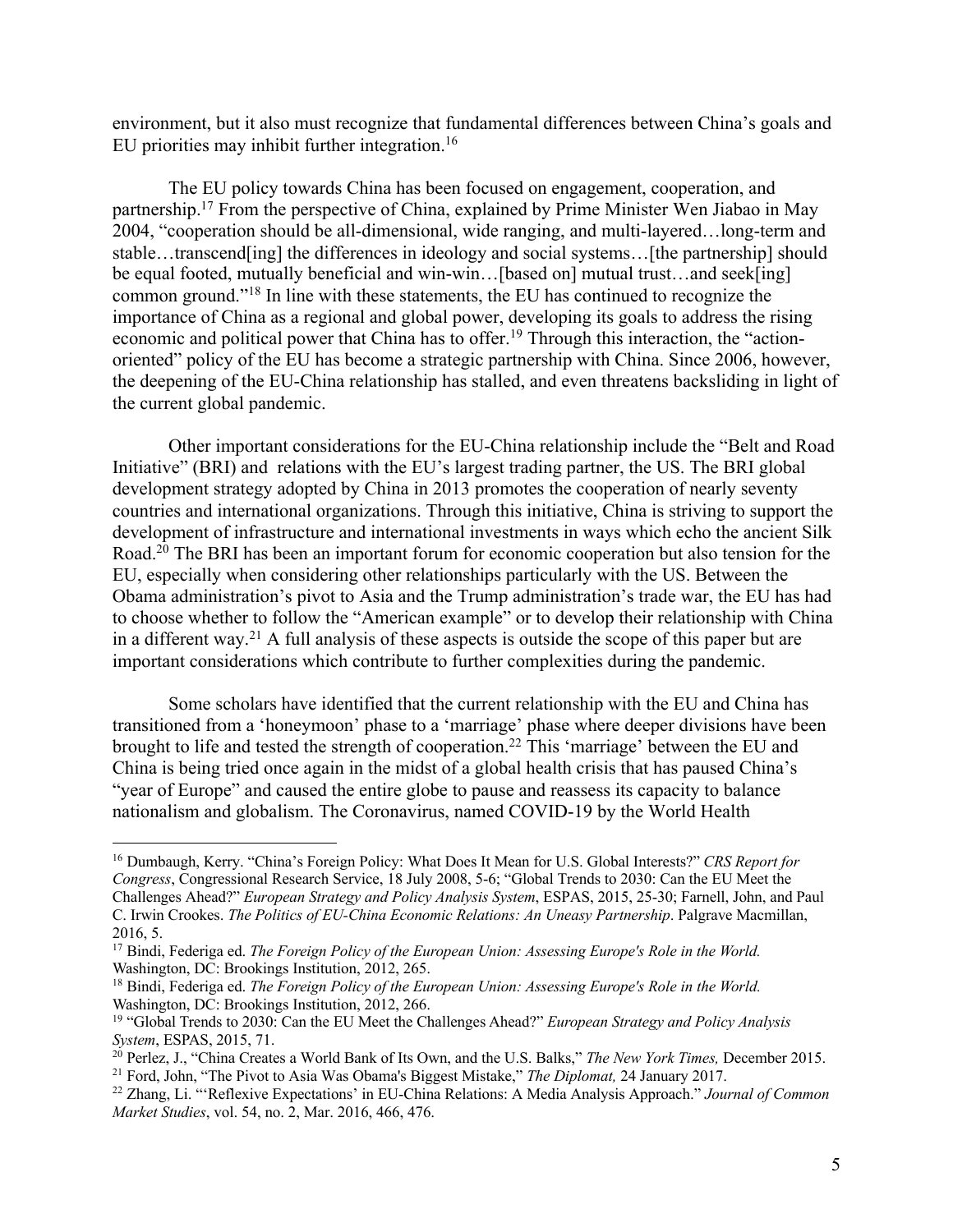Organization (WHO), has presented unprecedented public health difficulties around the world. The first cases of the communicable disease were in China, then they spread to Europe, notably Italy, Spain, and other EU member states. The global pandemic has jeopardized the world economy and consequently has halted Beijing's political and diplomatic agenda with Europe. This turn of events is unfortunate beyond the tragic loss of human life and suffering of political and economic resources; the gatherings organized for the Chinese leadership's 'year of Europe' where key negotiations and a long-awaited bilateral investment treaty have delayed further integration and cooperation between the two formerly thriving entities.<sup>23</sup> Aside from allegations of distorted data or questionable decisions made on the part of Chinese leadership regarding the handling of the virus–much of which seems to threaten or hinder an opportunity for political cooperation with western countries–the EU has been able to continue to cooperate with China due to relief efforts reciprocated from January up to present day.24

The future of EU-China relations, therefore, rests in cooperation during COVID-19 and its aftermath. On one hand, China's overwhelmingly generous reciprocation of resources to aid EU member states signals a push for further cooperation and international integration.<sup>25</sup> President XI Jinping's proposed "health Silk Road" to Italian Prime Minister Giuseppe Conte signals China's sustained effort to enhance trust and cooperation: two keys to deepening external relations between the EU and China.26 While many member states of the EU are welcoming Chinese aid out of desperation and appreciation, there is a growing concern on the narrative legacy of China's actions in Europe at this time. From a critical perspective, given China's authoritarian history and nationalistic tendencies in an ever-competitive struggle for global dominance, the help could be taken as an attempt to gain soft power in the race for global influence.27 These thoughts are echoed by EU foreign policy chief, Joseph Borrell, among other EU diplomats who fear that China's targeted relief attempts threaten disunity for the EU during these tumultuous times.<sup>28</sup>

Other relational concerns which have arisen due to COVID-19 include the fear of a Chinese economic takeover in the EU. The pandemic threatens the survival of businesses all over the world due to the closing of many businesses for an extended period of time. The economic consequences as a result of the Coronavirus outbreak continues to lead to the falling of share prices. In turn, the potential for overseas bids–particularly from China–have increased. In an effort to prevent vulnerable businesses to be the object of a Chinese takeover, European Commission Vice President, Margrethe Vestager, called for the engagement of states as market

<sup>23</sup> Ruehlig, T., et. al., "Exposing the fragility of EU–China relations," *East Asia Forum*. 23 May 2020

<sup>24</sup> Wu, Wendy. "Coronavirus Puts China's 'Year of Europe' on Hold amid Growing Unease." *South China Morning Post*, 28 Mar. 2020.

<sup>&</sup>lt;sup>25</sup> China has been sending not only supplies but medical experts to some of the worst-affected EU member states, such as Italy. Also, President Xi Jinping has been promising continued support and "for health officials to share their experiences in battling the virus."

See more at: Wu, Wendy. "Coronavirus Puts China's 'Year of Europe' on Hold amid Growing Unease." *South China Morning Post*, 28 Mar. 2020.

<sup>26</sup> Wu, Wendy. "Coronavirus Puts China's 'Year of Europe' on Hold amid Growing Unease." *South China Morning Post*, 28 Mar. 2020.

<sup>27</sup> Farnell, John, and Paul C. Irwin Crookes. *The Politics of EU-China Economic Relations: An Uneasy Partnership*. Palgrave Macmillan, 2016, 199-201.

<sup>28</sup> Wu, Wendy. "Coronavirus Puts China's 'Year of Europe' on Hold amid Growing Unease." *South China Morning Post*, 28 Mar. 2020.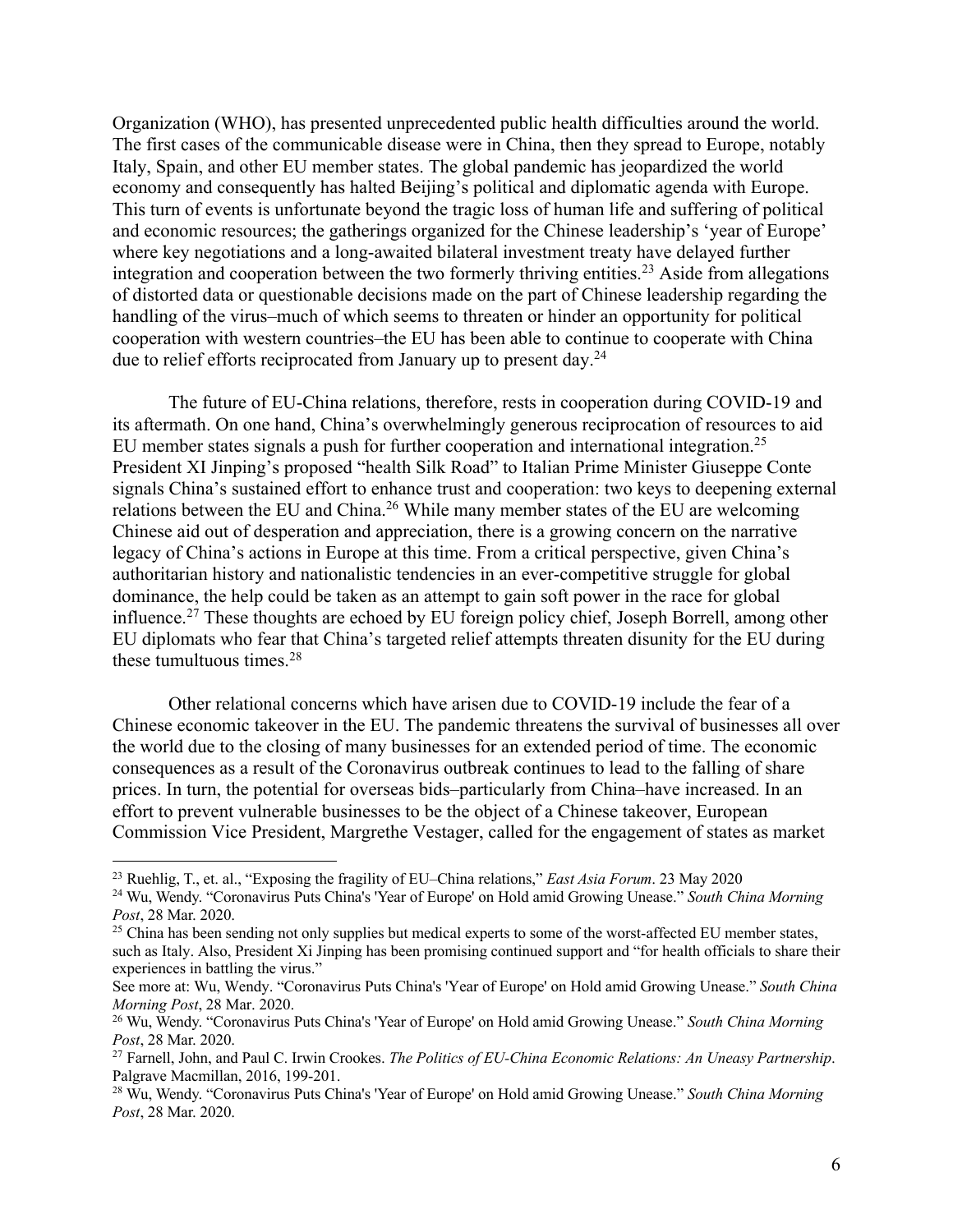participants. <sup>29</sup> Such actions would also counter a potential opportunistic Chinese presence demonstrated in the aftermath of the 2008 financial crisis and the subsequent euro-zone debt crisis.30 This stronger approach towards China regarding the types of investment foreign actors can make inside the common market places tension on the "equal footed" relationship built on "mutual trust" that was established in 2004.

### III. Conclusion

As economic globalization encouraged international integration, the interdependence between the EU and China grew.<sup>31</sup> A major obstacle to a deeper partnership between the two entities is rooted in differing political identities. During the times of COVID-19, the EU and China are presented with a particular opportunity to deepen integration and strengthen a growing partnership in unprecedented ways. By continuing to support the global community, particularly the EU, China is demonstrating its ability to promote EU priorities of human rights and welfare of the international community, even if not in traditional ways of western liberal-style democracies. It is the EU's prerogative at this point to recognize China's efforts and root further cooperation in EU values which will most efficiently battle this global pandemic and, afterwards, to continue this productive relationship, widening it to other sectors which were delayed or damaged by the circumstances of today. It is with a cautious and hopeful mind that presents mistakes and differences of the past to be overcome and identities to be complemented in a mission to address present-day struggles. The cooperation between the EU and China in addressing the COVID-19 pandemic presents an opportunity to progress a partnership in unprecedented ways which may better prepare China to reclaim its 'year of Europe'<sup>32</sup> and allow for further cooperation in the future.

<sup>29</sup> Espinoza, J., "Vestager urges stakebuilding to block Chinese takeovers," *The Financial Times,* 12 April 2020. <sup>30</sup> Wu, Wendy, "Coronavirus puts China's 'year of Europe' on hold amid growing unease."

<sup>31</sup> Bindi, Federiga ed. *The Foreign Policy of the European Union: Assessing Europe's Role in the World.* Washington, DC: Brookings Institution, 2012, 263-5; Dumbaugh, Kerry. "China's Foreign Policy: What Does It Mean for U.S. Global Interests?" *CRS Report for Congress*, Congressional Research Service, 18 July 2008. <sup>32</sup> Wu, Wendy. "Coronavirus Puts China's 'Year of Europe' on Hold amid Growing Unease." *South China Morning Post*, 28 Mar. 2020. See more at "EU-China Year of Intercultural Dialogue." *Culture - European Commission*, 22 Nov. 2016.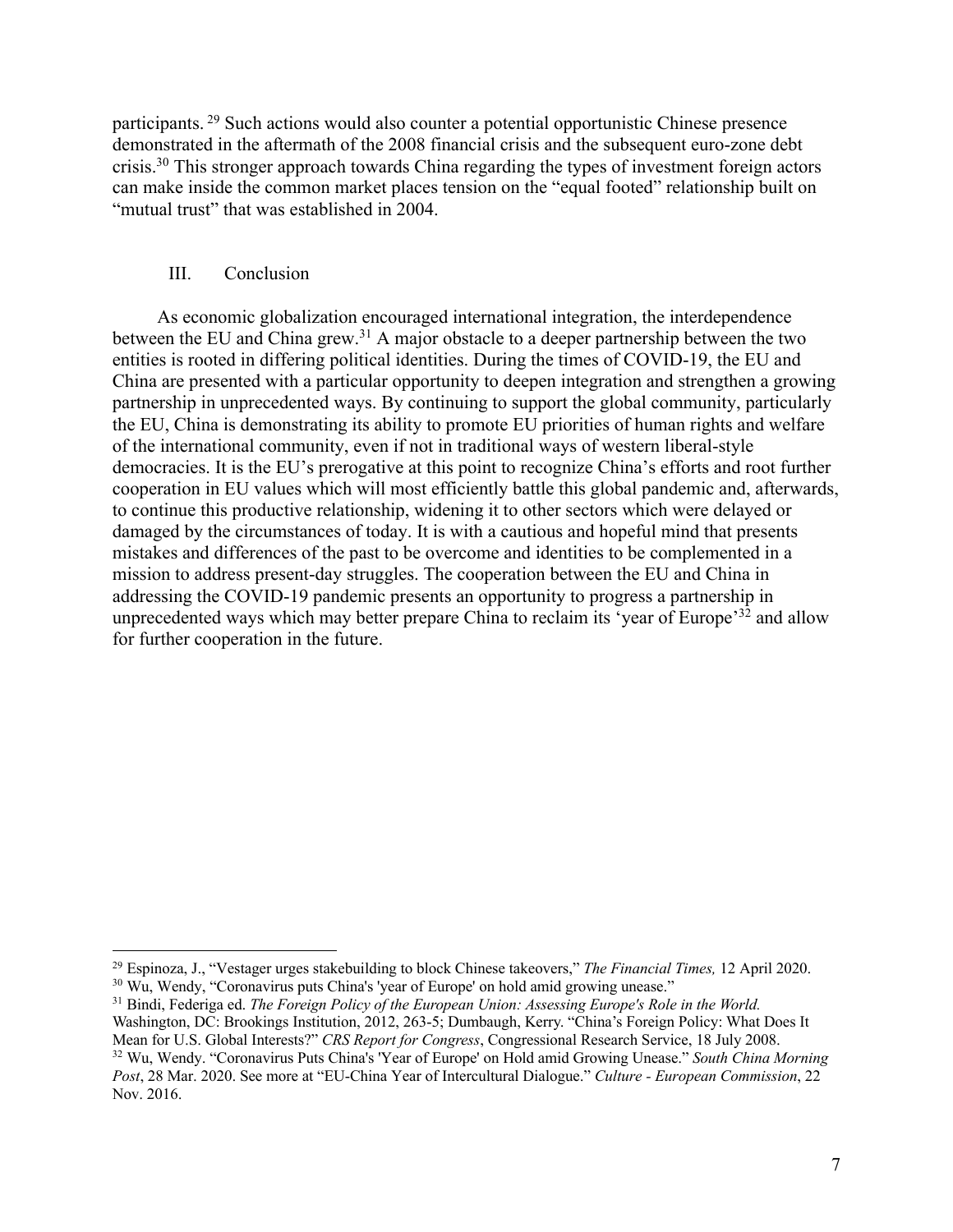### Bibliography

- "A long-term policy for China-Europe relations". Communication from the EU Commission. COM (95) 279 final, 5 July 1995.
- Bindi, Federiga ed. *The Foreign Policy of the European Union: Assessing Europe's Role in the World.* Washington, DC: Brookings Institution, 2012, http://www.brookings.edu/press/Books/2009/theforeignpolicyoftheeuropeanunion.aspx
- "Building a comprehensive partnership with China." Communication from the EU Commission. COM (98) 181 final, 25 March 1993.
- Dumbaugh, Kerry. "China's Foreign Policy: What Does It Mean for U.S. Global Interests?" *CRS Report for Congress*, Congressional Research Service, 18 July 2008, fas.org/sgp/crs/row/RL34588.pdf.
- Espinoza, J., "Vestager urges stakebuilding to block Chinese takeovers," *The Financial Times,* 12 April 2020, https://www.ft.com/content/e14f24c7-e47a-4c22-8cf3-f629da62b0a7.
- "EU-China Relations Factsheet." *EEAS*, 18 Oct. 2019, eeas.europa.eu/topics/externalinvestment-plan/34728/eu-china-relations-factsheet\_en.
- "EU-China Year of Intercultural Dialogue." *Culture - European Commission*, 22 Nov. 2016, ec.europa.eu/culture/initiatives/eu-china-intercultural\_en.
- Farnell, John, and Paul C. Irwin Crookes. *The Politics of EU-China Economic Relations: An Uneasy Partnership*. Palgrave Macmillan, 2016. *EBSCOhost*, search.ebscohost.com/login.aspx?direct=true&db=nlebk&AN=1347494&site=ehost-live.
- Ford, John, "The Pivot to Asia Was Obama's Biggest Mistake," *The Diplomat,* 24 January 2017, from https://thediplomat.com/2017/01/the-pivot-to-asia-was-obamas-biggest-mistake/.
- "Global Trends to 2030: Can the EU Meet the Challenges Ahead?" *European Strategy and Policy Analysis System*, ESPAS, 2015, ec.europa.eu/epsc/sites/epsc/files/espas-report-2015.pdf.
- Men, Jing. "EU-China Relations: Problems and Promises." *Jean Monnet/Robert Schuman Paper Series*, Miami European Union Center, June 2008, eucenter.as.miami.edu/\_assets/pdf/meneuchinalong08edi.pdf.
- Morelli, Vincent L. *The European Union and China*. Congressional Research Service, 1 Apr. 2019, fas.org/sgp/crs/row/IF10252.pdf.
- Perlez, J., "China Creates a World Bank of Its Own, and the U.S. Balks," *The New York Times,*  December 2015, https://www.nytimes.com/2015/12/05/business/international/chinacreates-an-asian-bank-as-the-us-stands-aloof.html